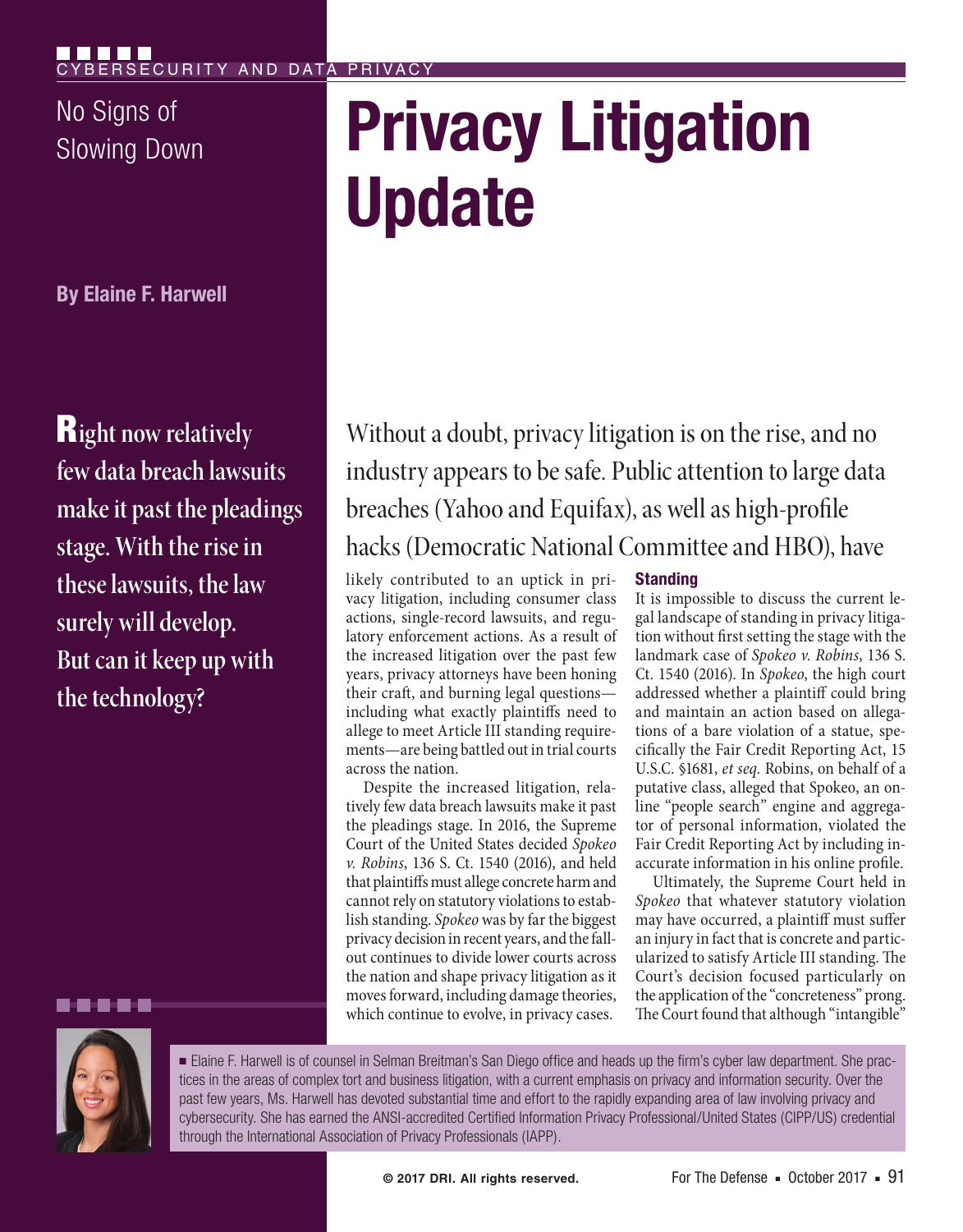TI FI FI FI FI CYBERSECURITY AND DATA PRIVACY

injuries can be concrete, and the "violation of a procedural right" can be sufficient in some circumstances, a mere statutory violation is insufficient to confer standing in the absence of any concrete harm. In the end, the Court remanded the case to the Ninth Circuit Court of Appeals to determine whether Robins had adequately alleged a concrete injury.

------**While some circuits** 

appear to be more "plaintiff friendly" than others, it is difficult to make sweeping generalizations. In most data breach cases finding standing, however, the courts typically find a cognizable injury when plaintiffs can show that they had to take steps to ensure their own personal and financial security after a breach.

Most tellingly, after *Spokeo*, both sides declared victory. The defense bar declared victory based on the fact that the Court ultimately remanded the case to the Ninth Circuit to determine whether Robins had adequately alleged a concrete injury, and the plaintiffs' bar has made good use of the portion of the decision that found a "concrete" injury need not be tangible. Notably, the Court found that an injury could be intangible, as long as it relied on a harm that Congress recognized, such as misreporting of one's credit information, or if it bore a "close relationship" to an already recognized harm.

The Ninth Circuit heard oral arguments in December 2016 on the remanded case, and in August 2017 issued a ruling. A unanimous Ninth Circuit panel rejected Spokeo's argument that Robins' allegations of harm were too speculative to establish a "concrete" injury. The Ninth Circuit instead concluded that Robins had met the standing bar since he had alleged Fair Credit Reporting Act violations that clearly implicated his "concrete interests in truthful credit reporting" that Congress had solidified in enacting the statute.

While at first blush, the ruling seems to give plaintiffs a low standing bar and in turn present difficulties for defendants trying to challenge standing for statutory injury cases in the Ninth Circuit, the Court's fact-dependent decision and insistence that there must be an "examination of the nature of the specific alleged reporting inaccuracies to ensure that they raise a real risk of harm," may ultimately give defense attorneys a boost. As a result of the ruling, courts may be led to focus greater emphasis on each plaintiff's specific allegations of harm or wrongdoing. This is especially true given the Ninth Circuit's insistence that some harm must be alleged and that not every "minor inaccuracy reported in violation of the [Fair Credit Reporting Act]" would give rise to standing.

Notably, circuits across the country have been grappling with the post-*Spokeo* landscape. While some circuits appear to be more "plaintiff friendly" than others, it is difficult to make sweeping generalizations. In most data breach cases finding standing, however, the courts typically find a cognizable injury when plaintiffs can show that they had to take steps to ensure their own personal and financial security after a breach.

In a pre-*Spokeo* published opinion from the Seventh Circuit, *Remijas v. Neiman Marcus Grp., LLC*, 794 F.3d 688, 693 (7th Cir. 2015), after a 2013 data breach, the court permitted a suit when it found that the plaintiffs suffered concrete injuries for the trouble and expense of preventing fraud on their accounts. The court noted,

it is plausible to infer that the plaintiffs have shown a substantial risk of harm from the Neiman Marcus data breach. Why else would hackers break into a store's database and steal consumers' private information? Presumably, the purpose of the hack is, sooner or later, to make fraudulent charges or assume those consumers' identities.

Ultimately, what makes the precedential ruling in *Remijas* particularly notable is that the court ruled that not only do customers whose payment card information was compromised in a breach have standing to sue after they suffer fraudulent charges, but they also have standing based on incurring fraud-prevention expenses such as credit monitoring.

Similarly, in *Galaria v. Nationwide Mut. Ins. Co.*, 663 F. App'x 384, 386 (6th Cir. 2016), the Sixth Circuit stated,

although it might not be 'literally certain' that Plaintiffs' data will be misused, there is a sufficiently substantial risk of harm that incurring mitigation costs is reasonable. Where Plaintiffs already know that they have lost control of their data, it would be unreasonable to expect Plaintiffs to wait for actual misuse—a fraudulent charge on a credit card, for example—before taking steps to ensure their own personal and financial security, particularly when Nationwide recommended taking these steps.

(internal citations omitted).

In *In re Horizon Healthcare Servs. Inc. Data Breach Litig.*, 2017 WL 242554, at \*11 (3d Cir. Jan. 20, 2017), the Third Circuit revived a data breach class action, finding that the disclosure of the plaintiff's personal information was a "cognizable injury." The court explained:

Our conclusion that it was within Congress's discretion to elevate the disclosure of private information into a concrete injury is strengthened by the difficulty that would follow from requiring proof of identity theft or some other tangible injury. "[R]equiring Plaintiffs to wait for the threatened harm to materialize in order to sue would pose a standing problem of its own.…" Namely, the "more time that passes between a data breach and an instance of identity theft, the more latitude a defendant has to argue that the identity theft is not 'fairly traceable' to the defendant's data breach. (internal citations omitted).

In the more recent *Attias v. CareFirst Inc*., No. 16-7108, (D.D.C., Aug. 1, 2017), the court reversed the district court's dismissal for standing finding that the district court's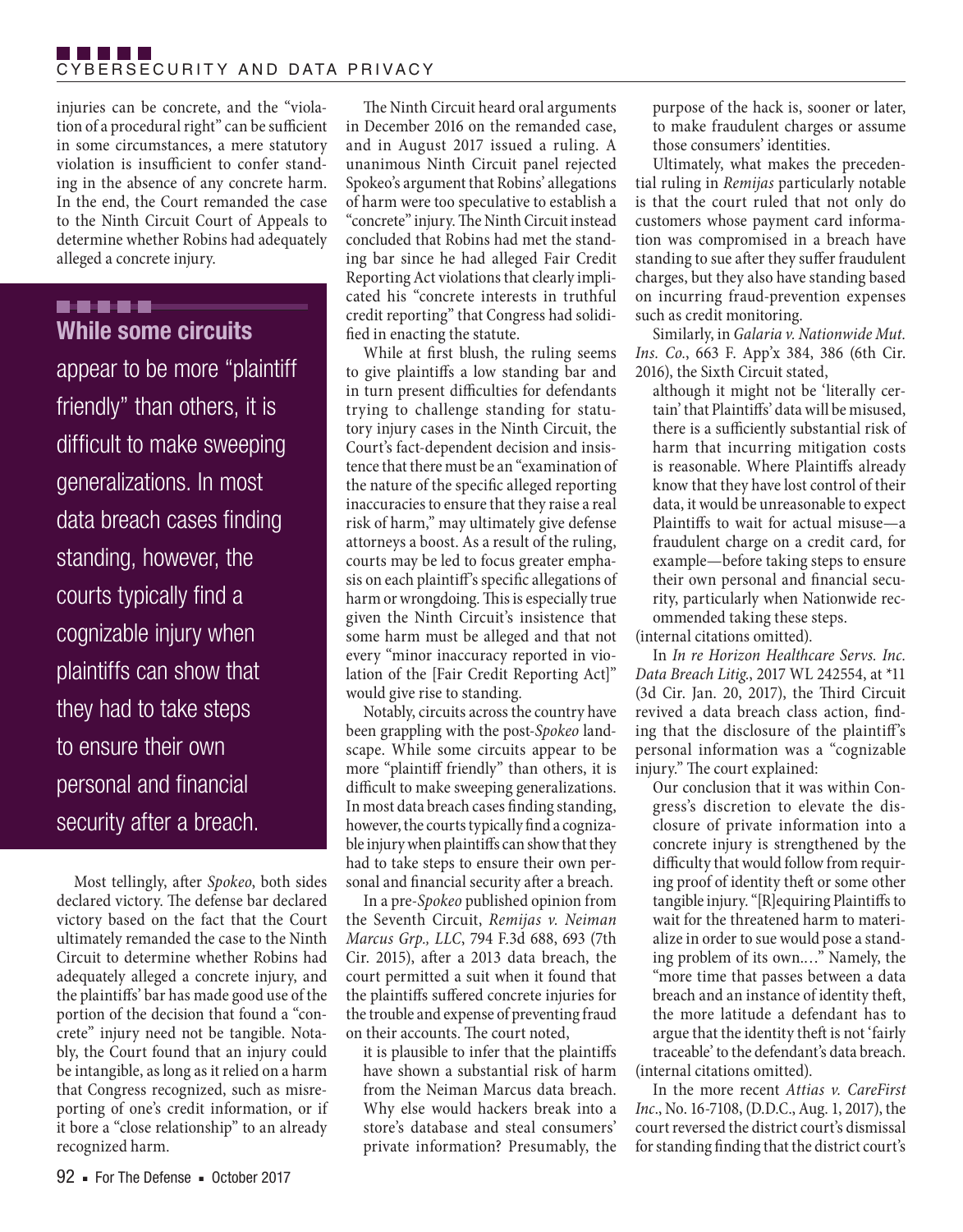view of the complaint was too narrow under *Spokeo.* Indeed, the court found the plaintiff had "cleared the low bar to establish their standing at the pleading stage." The court also noted plaintiffs' allegations that they were exposed to a "heightened risk of identity theft" was sufficient to "plausibly allege[] a risk of future injury that is substantial enough to create Article III standing."

Interestingly, the court's holding in *Attias* appeared to rest on the particular type of data exposed, including names, social security numbers, medical information, and credit card numbers. The court concluded that at the very least, it was plausible to infer that the type of information exposed could be used to commit fraud. In the context of a data breach, the court concluded that there was not a long sequence of uncertain contingencies that needed to occur before the plaintiffs suffer harm. Based on the court's reasoning, exposure of personally identifying information may be all that is needed for the court to find the injury-in-fact requirement satisfied in the D.C. Circuit.

Conversely, after a 2014 payment card breach, the plaintiff in *Whalen v. Michaels Stores, Inc.*, No. 16-260 (L), 2017 WL 1556116, at \*1 (2d Cir. May 2, 2017), asserted instances of attempted unauthorized use of her credit card and a future risk of identity theft as her injuries. The Second Circuit affirmed the district court's finding that the plaintiff did not sufficiently allege standing in that she "neither alleged that she incurred any actual charges on her credit card, nor, with any specificity, that she had spent time or money monitoring her credit." *Id*. The court explained that the claims did not raise a "particularized and concrete injury suffered from the attempted fraudulent purposes." *Id.* at \*2.

The important difference for defense counsel to note between *Whalen* and the other cases finding standing is that the plaintiff in *Whalen* was unable to establish that (1) she had to pay any money (fraudulent charges were forgiven); (2) she suffered any other consequences in an effort to prevent or correct fraud on their accounts; or (3) she was at risk of any future fraud (the stolen credit card was cancelled, and no other information was alleged to have been stolen).

Despite this general summarization, defense counsel should be aware that the standing issue in privacy litigation is not yet settled. Counsel should pay particular attention to where their case is venued because some circuits have issued more "plaintiff friendly" rulings than others. For example, the Seventh and Sixth Circuits tend to find standing more often than not, whereas the other circuits have more mixed results. If the circuit tends to issue more pro-plaintiff rulings, defense counsel may need to be prepared to distinguish earlier rulings.

# **Causation**

As relatively few data breach cases make it out of the pleadings stage (and those that do often settle quickly), the development of the causation defense in them is still in its infancy. At its core, the causation question depends on whether a plaintiff can prove that the subject breach caused the claimed loss. In *Resnick v. AvMed, Inc.*, 693 F.3d 1317 (11th Cir. 2012), the Eleventh Circuit considered standing and causation after the theft of unencrypted laptops from a health insurer, which contained personally identifiable information (PII). The plaintiffs alleged that they were victims of identity theft after the data breach. First the court analyzed and found that the plaintiffs met the Article III standing requirements. Then the court considered whether the plaintiffs' causation allegations were sufficient to support their claims, including, among others, of negligence, breach of contract, and breach of the implied covenant of good faith and fair dealing. Specifically, the plaintiffs' complaint alleged that that the unencrypted, stolen laptops contained their sensitive information, their identities were stolen, and the stolen identities were used to open unauthorized accounts.

The *Resnick* court held that the plaintiffs' claims adequately demonstrated a "nexus" between the data breach and identity theft because the allegations indicated that the compromised information was the same information that was used to steal the plaintiffs' identities and the plaintiffs had taken "substantial precautions" to protect their personal information. The court reversed the district court's dismissal of these claims, concluding that these allegations showed "more than a coincidence of time and sequence."

When faced with causation questions in a data breach case, defense counsel should probe whether a "nexus" truly exists, or

whether the connection is simply too tenuous. Because many unknown factors and circumstances potentially can lead to stolen identities, counsel should be diligent in probing basic questions. Ask questions such as, when and where have the credit cards been used? Which entities have the plaintiffs given their personal information to? And how many of those entities have

..... **At its core,** the causation question depends on whether a plaintiff can prove that the subject breach caused the claimed loss.

been compromised? While still a developing area, causation can be a difficult hurdle for many data breach plaintiffs.

# **Damage Theories**

In recent months and years courts have seen an increase in the number of data breach cases filed. The large number of data breaches reported in the news has likely led to the increase in privacy litigation. Since a significant number of these cases never make it past the pleadings stage, the plaintiffs' bar has responded by continuing to develop new theories in an effort to demonstrate the harm that plaintiffs have suffered.

### **Increased Risk of Future Harm**

By far one of the most frequently asserted harms is that a plaintiff faces an increased risk of future harm due to the compromise of the litigant's PII. Plaintiffs' attorneys argue that the harm lies in the *potential* for the compromised information to be exploited by bad actors. Many courts have rejected this theory, including the district court in *In re Zappos.com, Inc.*, 108 F. Supp. 3d 949, 959 (D. Nev. 2015), noting, "years that have passed without Plaintiffs making a single allegation of theft or fraud demonstrate that the risk is not immediate. [ ] The possibility that the alleged harm could transpire in the as-of-yet undeter